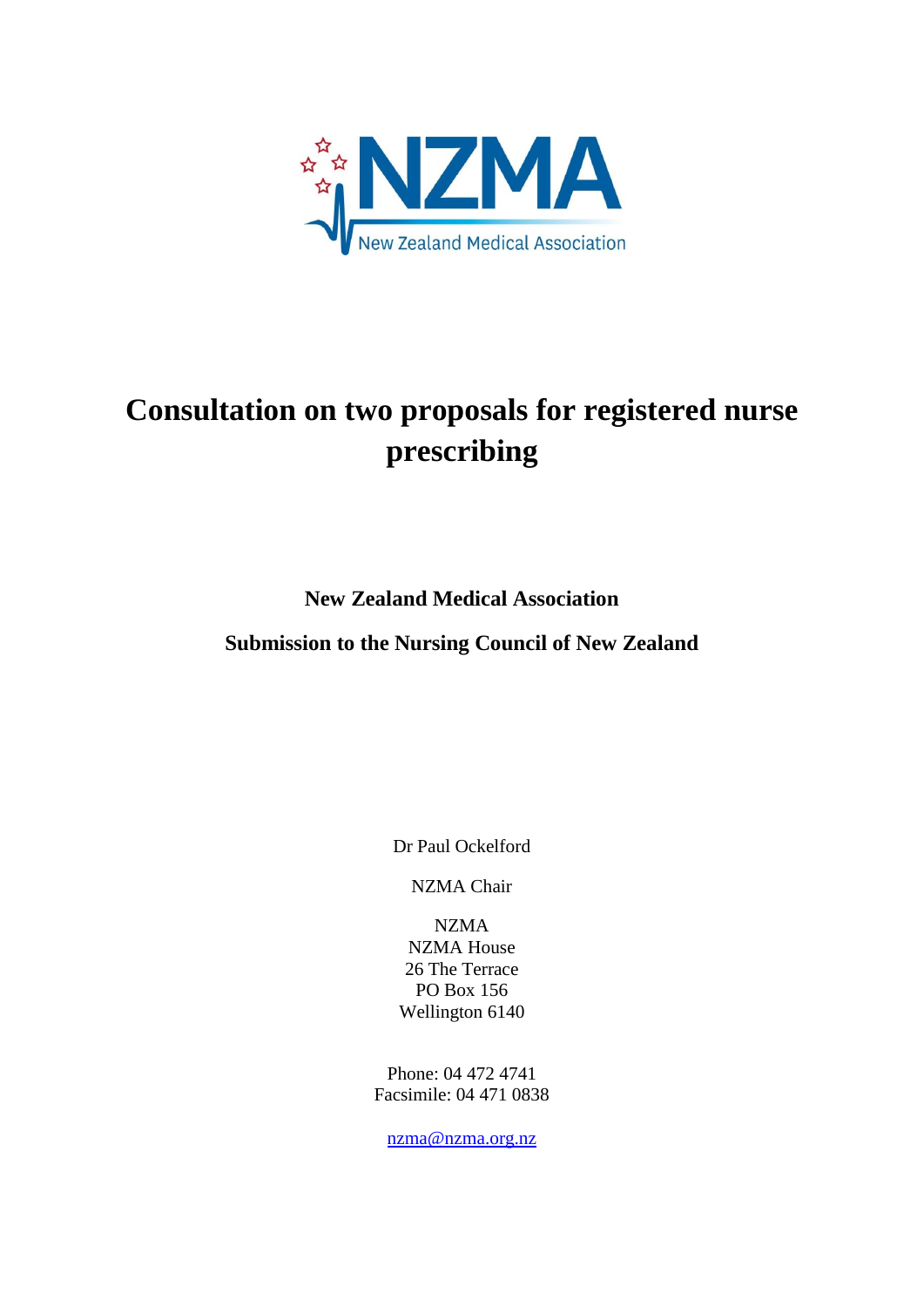## **Consultation on two proposals for registered nurse prescribing**

*"Correct is to recognize what diseases are and whence they come; which are long and which are short; which are mortal and which are not; which are in the process of changing into others; which are increasing and which are diminishing; which are major and which are minor; to treat the diseases that can be treated, but to recognize the ones that cannot be, and to know why they cannot be; by treating patients with the former, to give them the benefit of treatment as far as it is possible." — Hippocrates*

#### **About the NZMA**

1. The NZMA is the country's largest pan-professional medical organisation with a membership of over 5,000 members. Our members come from all disciplines within the medical profession and include specialists, general practitioners, doctors-in-training and medical students. The NZMA aims to provide leadership of the medical profession, and promote professional unity and values, and the health of New Zealanders.

2. The key roles of the NZMA are to:

- provide advocacy on behalf of doctors and their patients;
- provide support and services to members and their practices;
- publish and maintain the Code of Ethics for the profession; and
- publish the New Zealand Medical Journal.

#### **Summary**

3. The NZMA welcomes the opportunity to provide feedback on the Nursing Council's proposals for registered nurse prescribing. Our submission has been informed by consultations with our General Practice Advisory Council, Specialist Advisory Council, Doctors-in-Training Advisory Council, our members, and the NZMA Board.

4. The NZMA shares in the goals of improving the access, timeliness and convenience of healthcare services. However, we are unequivocally opposed to the proposals being advanced by the Nursing Council for independent designated community nurse prescribing and independent designated specialist nurse prescribing. We believe that these models of nurse prescribing could, if implemented, lead to serious adverse consequences for the health and safety of patients, undermine integrated collaborative healthcare teams, and have detrimental consequences for the wider health system in New Zealand. Our position should not be interpreted as one of blanket opposition to nurse prescribing. On the contrary, the NZMA has previously conveyed its support for non-medical prescribing that occurs within a delegated model. Our organisation would be supportive, in principle, with the extension of prescribing rights for suitably qualified nurses, provided that this occurs under a delegated model of prescribing.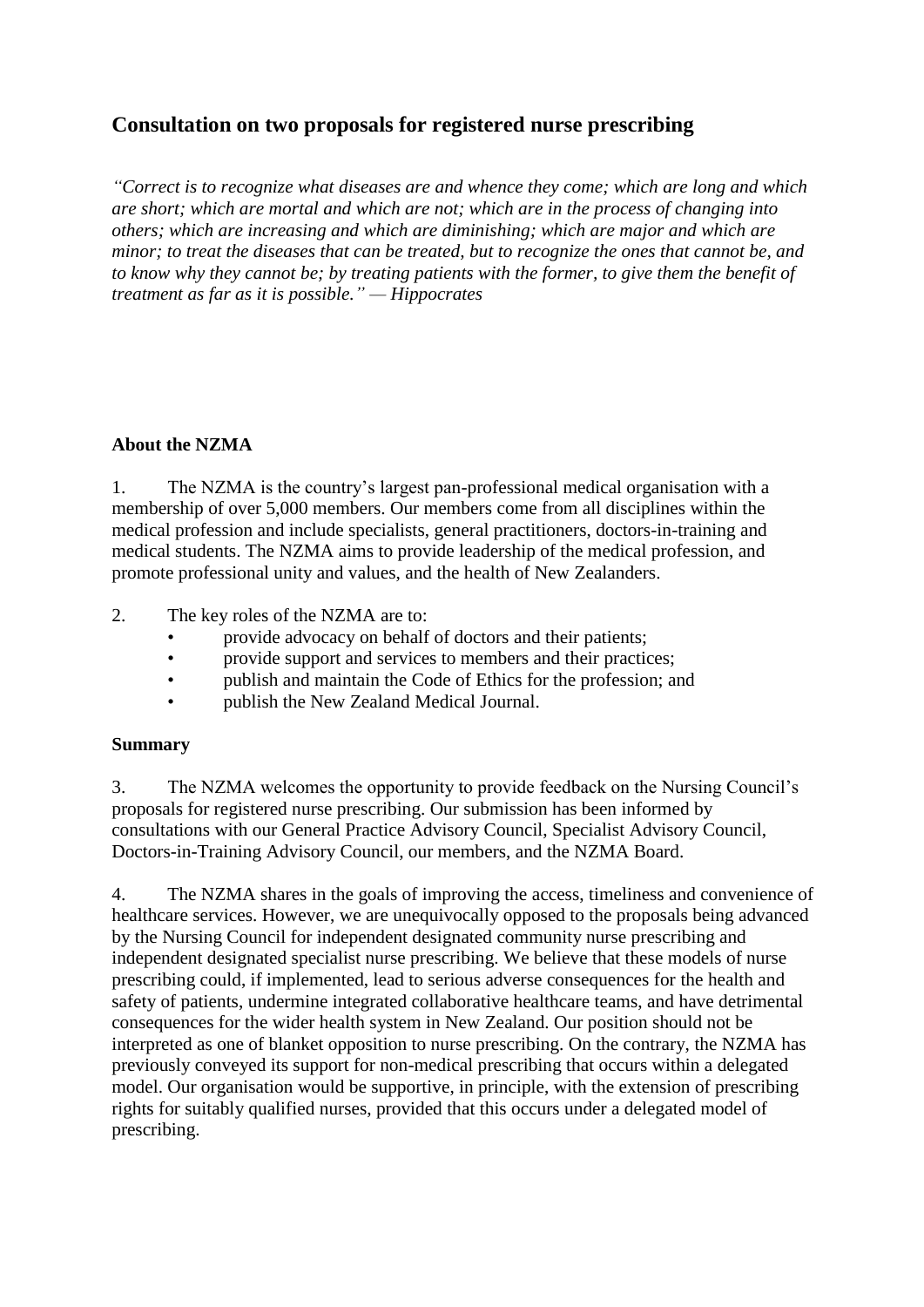## **Delegated prescribing and the Medicines Amendment Bill**

5. The NZMA's view of a delegated prescribing model is one where a medical practitioner diagnoses and makes the initial treatment decision. Where clinically appropriate, prescribing is then delegated to a non-medical prescriber under parameters that are determined by the supervising doctor who will ultimately share responsibility for those decisions. The NZMA does not subscribe to the view that such a model is unduly onerous for medical practitioners. We consider that as a doctor's knowledge of, and confidence in, a delegated prescriber increases, they will delegate more autonomy to a non-medical prescriber under a pre-agreed framework.

6. We question the timing of the current proposals, given that the Medicines Amendment Bill (which contains provision for delegated prescribing) is currently before parliament. We do not believe it is appropriate to be consulting on these proposals when the Medicines Amendment Bill is before parliament. Our understanding is that if the Bill is passed, these provisions will come into effect in mid 2014. We have also received advice that delegated prescribing could be brought in even earlier via Order in Council. Given that the infrastructure for delegated prescribing will soon be in place, and given our major reservations surrounding independent designated non-medical prescribing, the NZMA urges the Nursing Council to reconsider its proposals for independent designated nurse prescribing.

## **Stakeholder acceptability and the quality of evidence**

7. The NZMA notes that in developing the current proposals, "the Council consulted widely with a range of stakeholders….to ensure that the proposals that have been developed are broadly acceptable to the sector". We believe that the medical profession is a key stakeholder with respect to this initiative. Throughout the consultation, assumptions such as "freeing up doctors time" are repeatedly touted as a benefit of the proposals being advanced. Yet many doctors themselves do not identify this as a benefit; rather, many are actually concerned they could end up spending even more time as a result of what is being proposed, dealing with the consequences of inappropriate prescribing, for example.

8. The consultation states that the types of conditions specialist nurses might prescribe for have been developed from consulting with nurses and doctors. The NZMA would be keen to know more about the doctors that were consulted in the development of these conditions and whether they were selected as representatives of their wider professional organisations or were shoulder tapped for their individual views.

9. The NZMA believes that any health policy change of this magnitude should be informed by the evidence. Our organisation is concerned that many of the sweeping claims in the proposals to support designated nurse prescribing are unsubstantiated or reflect weak evidence (grey literature and unpublished research theses). On occasions, the literature appears to have been misinterpreted. For example, potential benefits of more nurses prescribing include the claims of "reduced hospital admissions" and "savings in time and money for health consumers" yet no data (New Zealand or international) are provided to substantiate these claims.

10. Other justifications being advanced for independent nurse prescribing include claims that "many patients are unable to enrol in general practices and others cannot make timely appointments to see a General Practitioner". Once again, no empirical data are provided to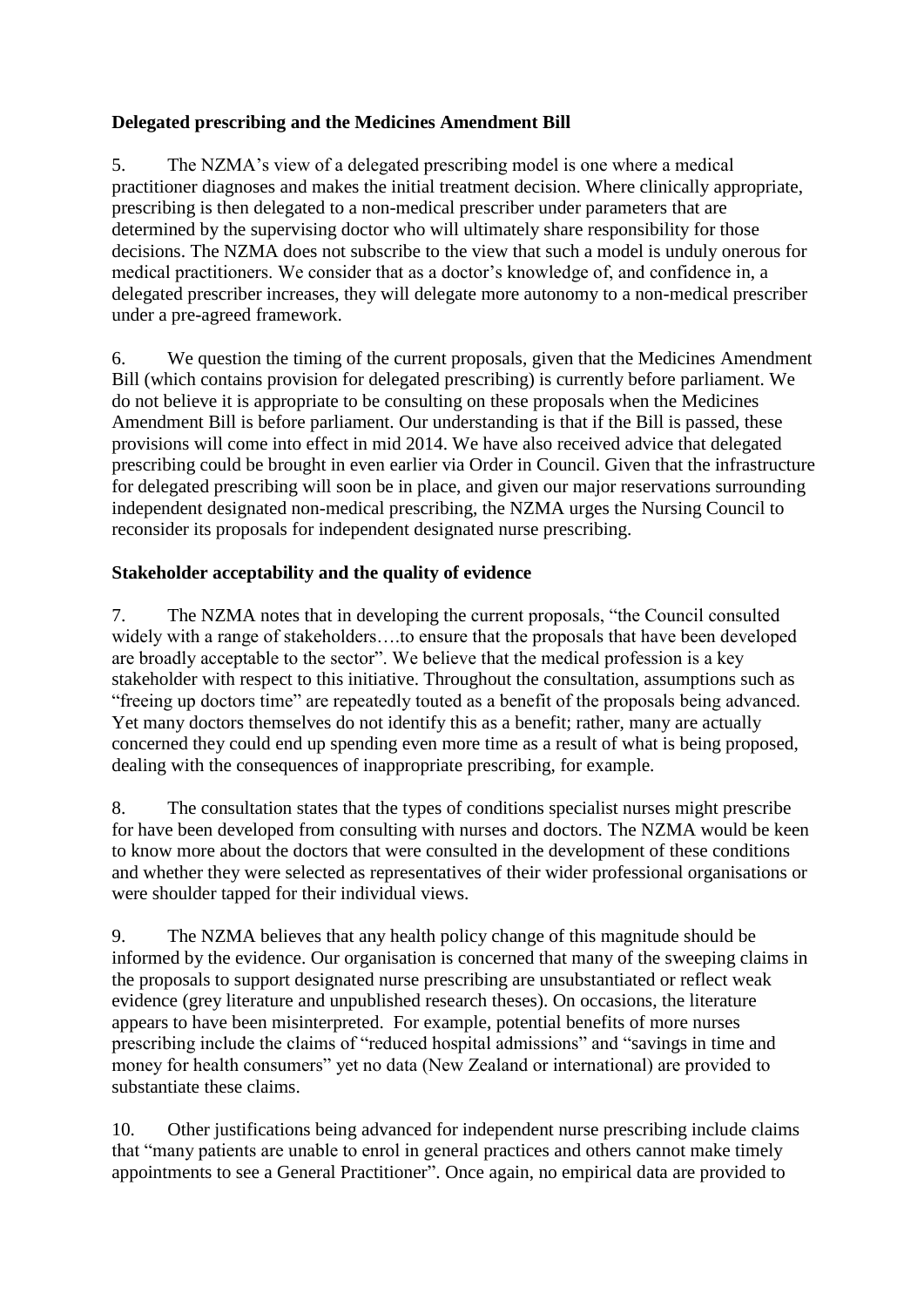support these statements. Later in the consultation document, it is stated that "the cost of preparing experienced nurses to expand their role is cost effective" but no supporting evidence is provided.

11. Although nurse practitioners are not the same as the proposed designated community nurse prescribers or the proposed designated specialist nurse prescribers, their success in New Zealand in reducing acute admissions in respiratory services is cited in the consultation document. Unfortunately, the citation in this instance is a PowerPoint presentation and not a peer-reviewed publication.<sup>1</sup>

12. While we agree that there is an increase in health needs as a result of an aging population and an increase in non-communicable diseases (identified on page seven in the consultation), it is not strictly correct to say that "two thirds of New Zealand adults **have** at least one diagnosed chronic disease or long term condition". The source for this statement, The Ministry of Health's 2006/07 New Zealand Health Survey, reports that "two out of every three adults (65.7%, 64.7–66.8) **had** been diagnosed by a doctor with a health condition that had lasted or was expected to last for six months or more".<sup>2</sup> Many of these conditions could have been historical or not currently active. The consultation appears to overstate existing health needs in an attempt to justify independent nurse prescribing.

13. The consultation document also makes the sweeping claim that "international evidence supports the safety of nurse prescribing". Yet both of the references that are cited in support of this statement highlight limitations in the data/methodology and urge caution when drawing conclusions.<sup>3</sup> A systematic review of the effects of nurse prescribing suggests that while the overall effects of nurse prescribing seem positive, a major limitation is the methodological quality of the studies.<sup>4</sup> With the exception of two studies with a moderate risk of bias, all of the included studies in this systematic review had a high risk of bias. Furthermore, the anticipated benefits for professionals, in the form of workload and time savings, or for the healthcare system with regard to accessibility and costs, could not be confirmed. Two studies in the systematic review actually showed that nurses prescribed medication for a higher percentage of patients than physicians. Consultation times were more commonly longer for prescribing nurses than doctors.

14. Also worth noting is that one of the key reports used to support the proposal for independent nurse prescribing alludes to the paucity of data on comparative models of prescribing. 5 In fact, this report goes on to explicitly state that "there is a lack of rigorous evaluation data published". The lack of 'hard' outcomes-based data to substantiate proposals

 $\overline{a}$ 

 $^{1}$  Hart, Diana. (2009) Making a Difference Nurse Practitioner Adult Respiratory 2009. Available from: [www.healthpoint.co.nz/download,127431.do](http://www.healthpoint.co.nz/download,127431.do)

<sup>2</sup> Ministry of Health. 2008. A Portrait of Health. Key Results of the 2006/07 New Zealand Health Survey. Wellington: Ministry of Health.

 $3$  Van Ruth LM, Mistiaen P, Francke AL. Effects of nurse prescribing of medication: a systematic review. The Internet Journal of Healthcare Administration 2008;5(2): DOI: 10.5580/11e; Latter S, Courtenay M. Effectiveness of nurse prescribing: a review of the literature. J Clin Nurs 2004;13(1):26-32

<sup>4</sup> Van Ruth et al 2008

<sup>&</sup>lt;sup>5</sup> Nissen LM, Kyle G, Stowasser D, Lum P, Jones A, Gear C. (2010) Non-Medical Prescribing - An exploration of likely nature of, and contingencies for, developing a nationally consistent approach to prescribing by nonmedical health professionals. Final Report. May 2010, Council of Australian Governments (COAG) / Australian Health Ministers' Advisory Council (AHMAC) - Health Workforce Planning Committee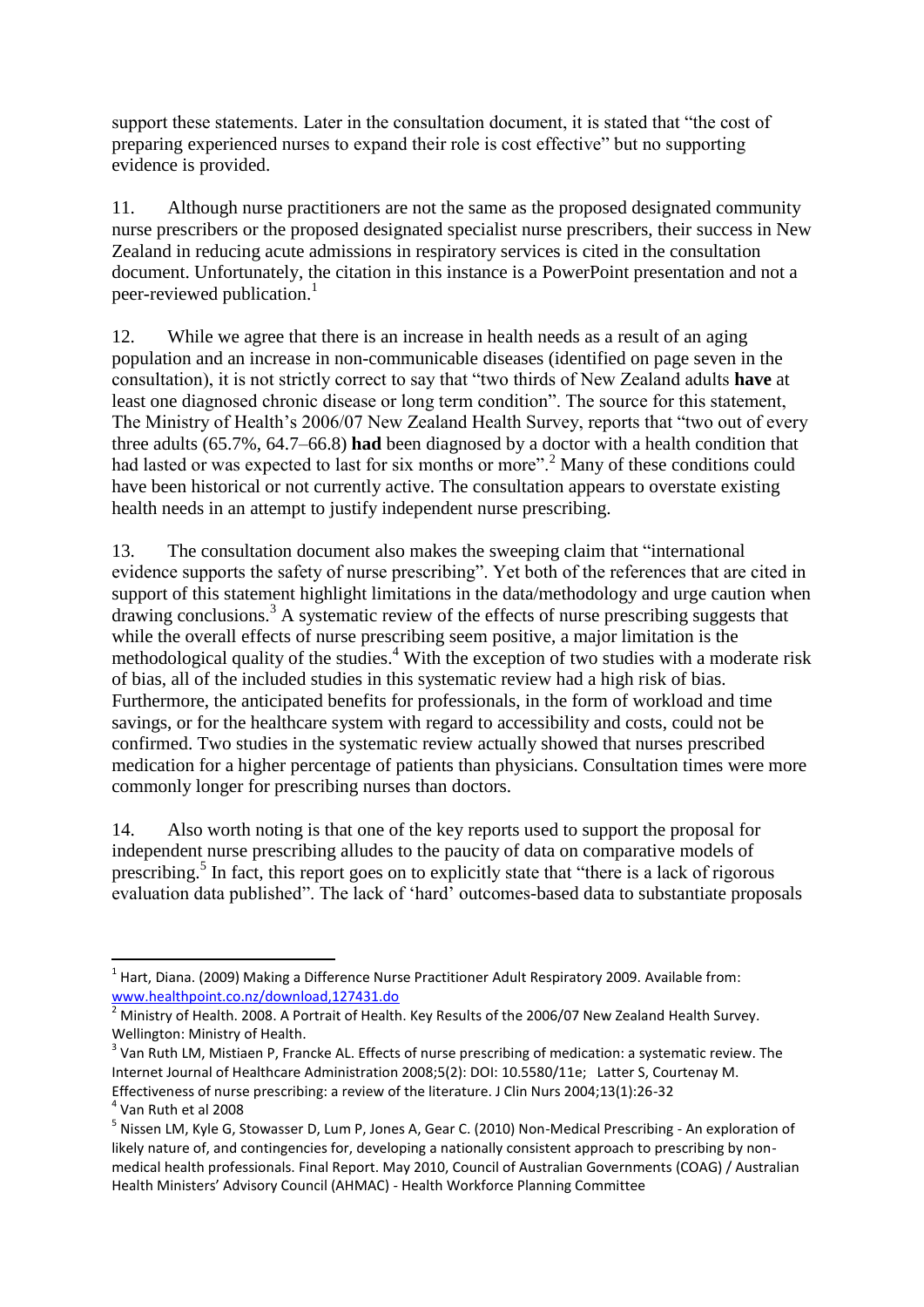for independent non-medical prescribing seems to be generally underplayed throughout the entire consultation document.

15. Our organisation notes that the impetus for the proposals for independent nurse prescribing appears to stem from the success of the diabetes nurse prescribing project. We believe that it is inappropriate to extrapolate the (largely positive) findings from this project and use them as the basis for broader independent nurse prescribing. The diabetes prescribing project entailed a model of nurse prescribing that was more akin to delegated prescribing; nurses which prescribed did so under supervision and in partnership with medical practitioners.<sup>6</sup> Furthermore, the diabetes nurse specialists that participated in the project are not representative of other nursing groups.

## **Practising at the 'top of scope'**

**.** 

16. While the NZMA is supportive of encouraging all healthcare practitioners to practice at the 'top of scope', we do not believe that 'top of scope' should automatically be equated with the right to prescribe medications. Nurses play a vitally important role in the healthcare of New Zealanders and doctors place great value on their role as part of the collaborative multidisciplinary healthcare team. The NZMA fully supports measures to facilitate nurses to practice at the top of their scope but we believe that decisions relating to prescribing (including considerations of diagnosis) are clearly within the scope of medical, not nursing, practice. The corollary to this is that doctors must be held accountable for their prescribing, including when practising in a delegated prescribing relationship with a non-medical prescriber.

17. Good relationships between doctors, nurses and patients are at the centre of collaborative team-based healthcare. Confidence and trust between healthcare practitioners, each operating competently and at the top of their respective scopes of practice, are at the heart of this desired model of healthcare. For reasons that are elaborated on below, we believe that independent nurse prescribing would undermine the core dynamic of a successful collaborative healthcare team and potentially also increase the risk to public health and safety. In this regard, we note that the primary function of the Nursing Council is to protect the health and safety of members of the public. We find it somewhat unusual that the body entrusted with this primary function is leading the push to extend the scope of practice of its members to encompass the prescription of medicines.

## **Patient safety, inappropriate prescribing and cost considerations**

18. The safety of patients should not be overlooked in the drive towards hypothetical improvements in efficiency. The decisions that underpin the prescription of medicines are complex and should not be underemphasised. Prescribing medicines is based on a detailed understanding of pharmacology (including pharmacokinetics and pharmacodynamics) as well as of pathophysiology. Yet despite years of formal and informal learning, harms from adverse drug reactions, drug interactions, and polypharmacy are still considerable. In the New Zealand

<sup>6</sup> Wilkinson JA, Carryer J, Adams J, Chaning-Pearce S (2011), Evaluation of the diabetes nurse specialist prescribing project [Report prepared for the New Zealand Society for the Study of Diabetes]. Wellington: Massey University. Available from:

<http://healthworkforce.govt.nz/sites/all/files/DNS%20Final%20evaluation%20report.pdf>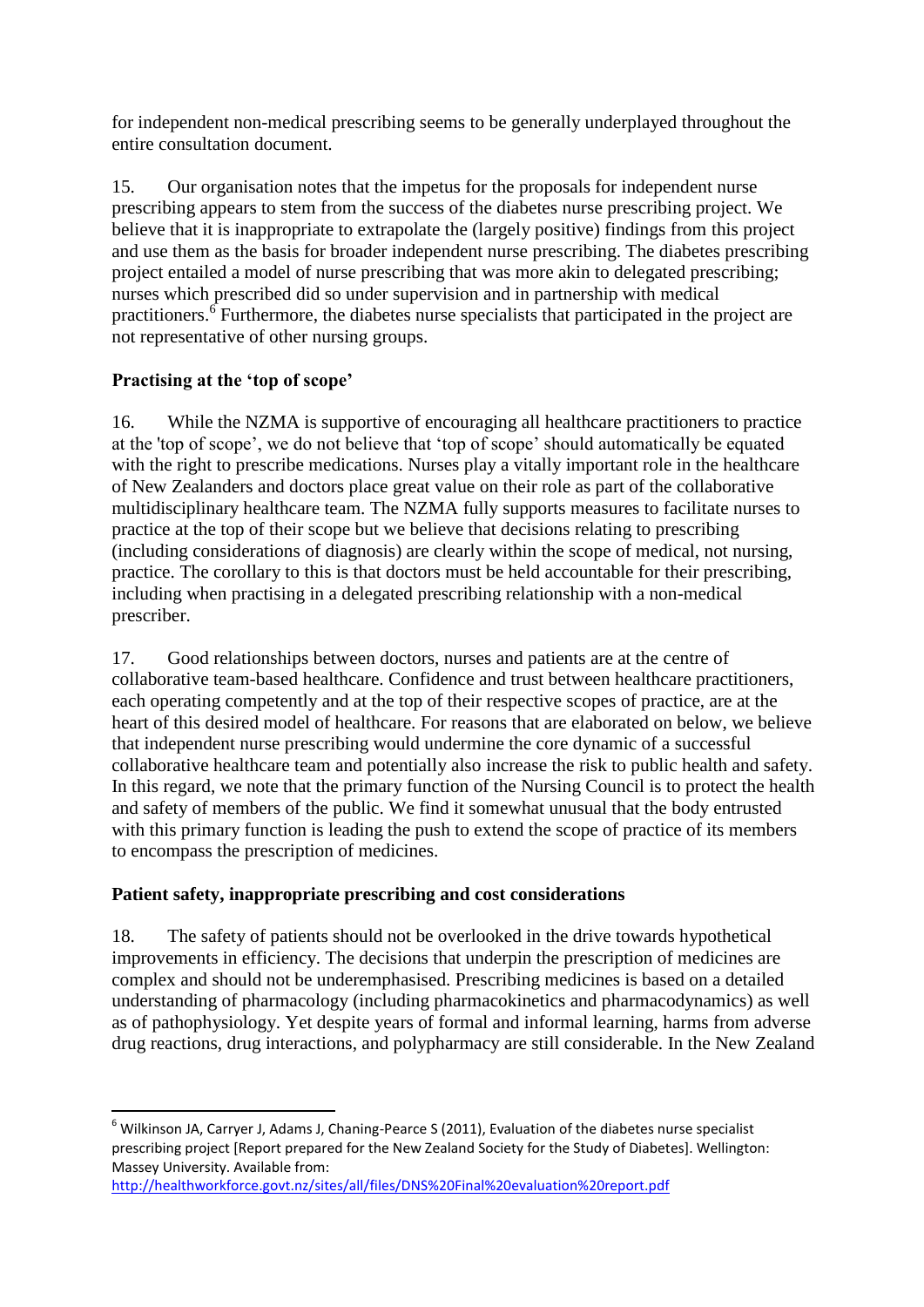Adverse Events study,<sup>7</sup> drug events made up 15.4% of all adverse events<sup>8</sup> and 9.3% of permanent disability or death adverse events.<sup>9</sup> It is likely that this is an underestimate. More recent research has found that adverse drug events occurred in nearly three out of every ten patients admitted to hospital.<sup>10</sup>

19. It is important to consider the impact of extending independent prescribing rights on adverse drug events as well as on pharmacovigilance. The NZMA believes that the proposed prescribing training for community nurses (up to six theory days with a mixture of on-line learning and workshop attendance) is woefully inadequate, with serious risks for patient safety. While the training proposed for specialist nurses (a postgraduate diploma in prescribing) is an improvement, the NZMA notes that this programme is intended to teach the pathophysiology of common conditions, skills in diagnosis, and a course in pharmacology. We believe this is an ambitious undertaking and have doubts it will impart potential nurse prescribers with sufficient depth of knowledge to enable safe independent prescribing, especially given the wide range of medications they will be able to prescribe.

20. Many of the medications on the proposed list are associated with potentially serious adverse events, frequent drug interactions, a high risk of dependency and/or toxicity. Of particular concern is the finding in a UK study, reported in the consultation document, which showed that analgesics were prescribed more frequently by non-medical prescribers than doctors.<sup>11</sup> The dependency and misuse of opioid analgesics is already a well recognised problem,<sup>12</sup> and the propensity for independent non-medical prescribers to be more likely to prescribe analgesics than their medical counterparts is worrying.

21. Throughout the consultation, there appears to be an assumption that treatment equates to pharmacotherapy. Yet for many conditions, prescribing medication represents just a subset of available therapeutic options. For example, the consultation document states that medicines for some common mental health conditions have been included as 50 to 70% of mental health disorders are managed by general practice. Also mentioned is an expected doubling of demand for mental health services (although no evidence is provided to substantiate this claim). But many mental health conditions have effective non-pharmaceutical treatments (e.g. cognitive behavioural therapy for depression). Non-pharmacological strategies such as exercise and dietary modification are also often appropriate for many chronic diseases. Rather than focusing on obtaining designated prescribing rights, it may be worthwhile considering whether expanding nursing practice in other areas such as patient education, health promotion and preventative healthcare may represent a more appropriate, effective and safe way to address the growing healthcare needs of New Zealanders.

1

 $^7$  Davis P, Lay-Yee R, Briant R, Ali W, Scott A, Schug S. Adverse events in New Zealand public hospitals I: occurrence and impact. N Z Med J. 2002;115(1167):U271. Epub 2003/01/29

 $^8$  Briant R, Ali W, Lay-Yee R, Davis P. Representative case series from public hospital admissions 1998 I: drug and related therapeutic adverse events. N Z Med J. 2004;117(1188):U747. Epub 2004/03/06

<sup>&</sup>lt;sup>9</sup> Davis P, Lay-Yee R, Braint R, et al. Adverse Events in New Zealand Public Hospitals: Principle Findings From a National Survey. Wellington: Ministry of Health, 2001 December. Contract No.: ISBN 0-478-26268-X

<sup>10</sup> Mary E Seddon, Aaron Jackson, Chris Cameron, et al. The Adverse Drug Event Collaborative: a joint venture to measure medication-related patient harm. N Z Med J. 2013;126(1368)

<sup>&</sup>lt;sup>11</sup> Hacking S & Taylor J (2010), An evaluation of the scope and practice of Medical Prescribing in the North West for NHS North West. Preston, United Kingdom: University of Central Lancashire, School of Nursing & Caring Sciences

 $12$  Ling W, Mooney L, Hillhouse M. Prescription opioid abuse, pain and addiction: clinical issues and implications. Drug Alcohol Rev. 2011 May;30(3):300-5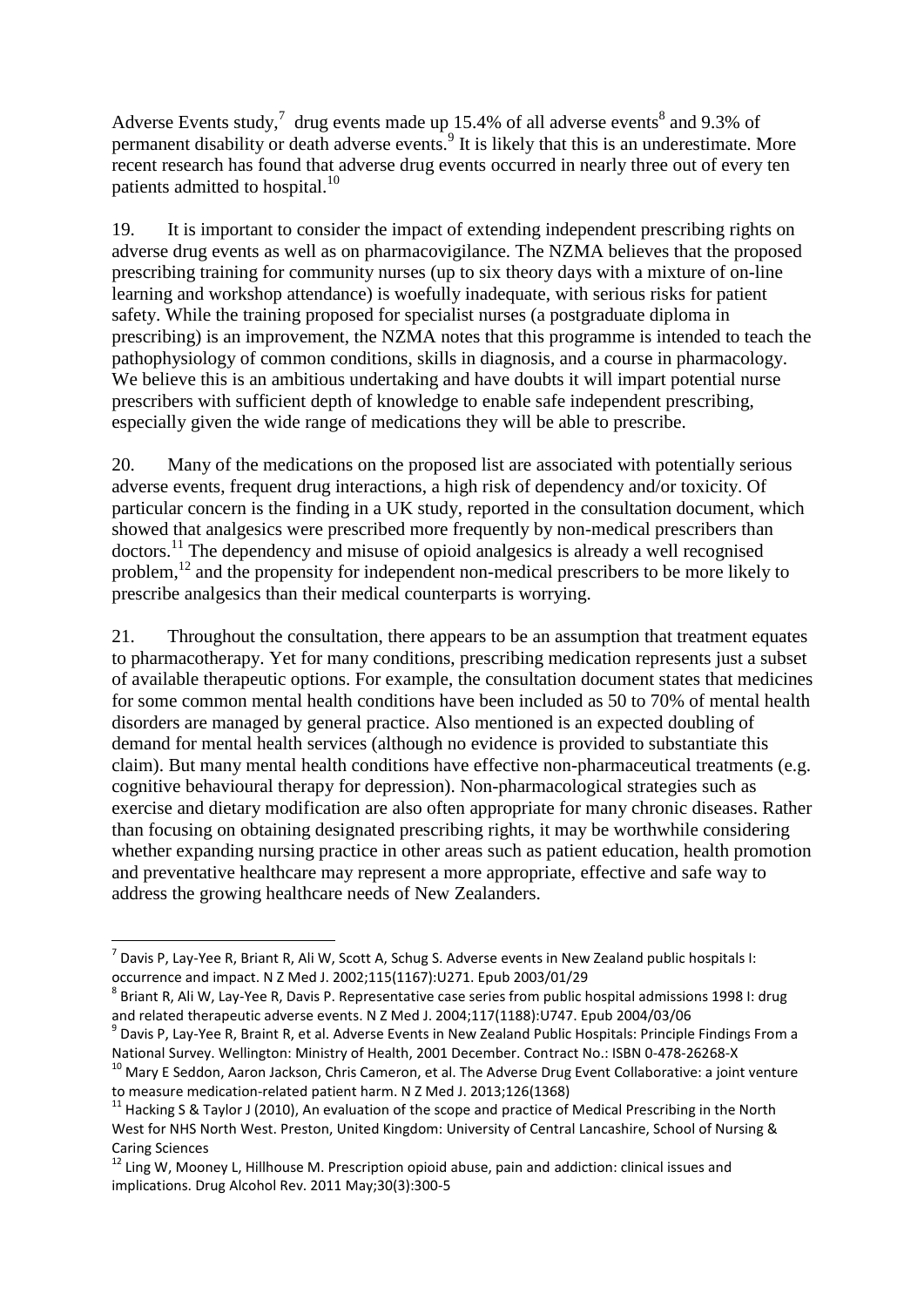22. Inappropriate prescribing is also already a significant contributing factor in the development of antimicrobial resistance. The NZMA is concerned that extending independent prescribing rights to nurses may exacerbate, rather than mitigate, the overprescribing of antimicrobials and thus accelerate the development of resistance. We note that among the conditions being suggested as appropriate for community nurse prescribing are urinary infections and sore throats. For both these examples, diagnosis can represent a challenge and prescribing antibiotics is not always the appropriate course of action. Again, the Nursing Council appears to be aware of concerns relating to antimicrobial resistance, stating that "nurses can be educated to prescribe antibiotics appropriately", but it offers no support for this bold claim by way of evidence. This is a big assumption to make, given the frequent inappropriate prescribing of antibiotics by doctors despite major efforts in education about antimicrobial resistance.

23. The NZMA believes that cost considerations in terms of increased pressure on the pharmaceutical budget are also relevant and must be taken into account. The Nursing Council consultation document alludes to the fact that after workforce, medicines are the largest area of health spending. The number of prescriptions is growing each year because of increasing demand. PHARMAC reported a \$777.4 million expenditure on pharmaceuticals for the year 2001-12, an increase of \$60 million over the previous year's expenditure, and that 41.1 million funded prescriptions were written (a  $3.5\%$  increase).<sup>13</sup> The NZMA believes it is highly likely that the introduction of independent nurse prescribers will increase the demand for medicines and place additional pressure on the pharmaceutical budget. The Council appears to be aware of this and has attempted to allay concerns by citing evidence suggesting that nurses are conservative prescribers. Yet the supporting reference used in this instance is an unpublished health science thesis which looked at case studies in primary and secondary care in the UK.<sup>14</sup> Its validity in the New Zealand context is questionable.

#### **Diagnostic considerations**

**.** 

24. The NZMA does not believe that prescribing can be considered in isolation from diagnosis. We note that the consultation proposes to extend diagnosis to nurses, partly in an attempt to address this arbitrary distinction. However, the NZMA has major reservations about extending diagnosis to nurses, whether community or specialist. We believe that the consultation document fails to adequately reflect the complexity of the diagnostic process. Diagnosis and subsequent decisions about treatment are at the very core of the role of the doctor. These diagnostic skills are built on several years of study of anatomy, pathology and physiology, followed by years of training in clinical methods. As stipulated in the Consensus Statement on the Role of the Doctor, "Doctors regularly take ultimate responsibility for medical decisions and diagnoses in situations of complexity and uncertainty, drawing on scientific knowledge and principles, clinical experience, and well developed judgement." <sup>15</sup>

25. Doctors are trained in specific clinical skills such as the art of history taking and physical examination. They are also trained to request appropriate tests, interpret these in the context of other findings, and to generate a differential diagnosis. It is quite simply unrealistic

<sup>&</sup>lt;sup>13</sup> PHARMAC Pharmaceutical Management Agency Annual Report For the year ended 30 June 2012. Available from:

<sup>&</sup>lt;sup>14</sup> Bowskill, D. (2009), The Integration of Nurse Prescribing: Case Studies in Primary and Secondary Care (Doctor of Health Science Thesis). University of Nottingham, Nottingham, United Kingdom

<sup>&</sup>lt;sup>15</sup> NZMA. Consensus Statement on the Role of the Doctor in New Zealand. November 2011. Available from: http://www.nzma.org.nz/sites/all/files/ps\_RoD.pdf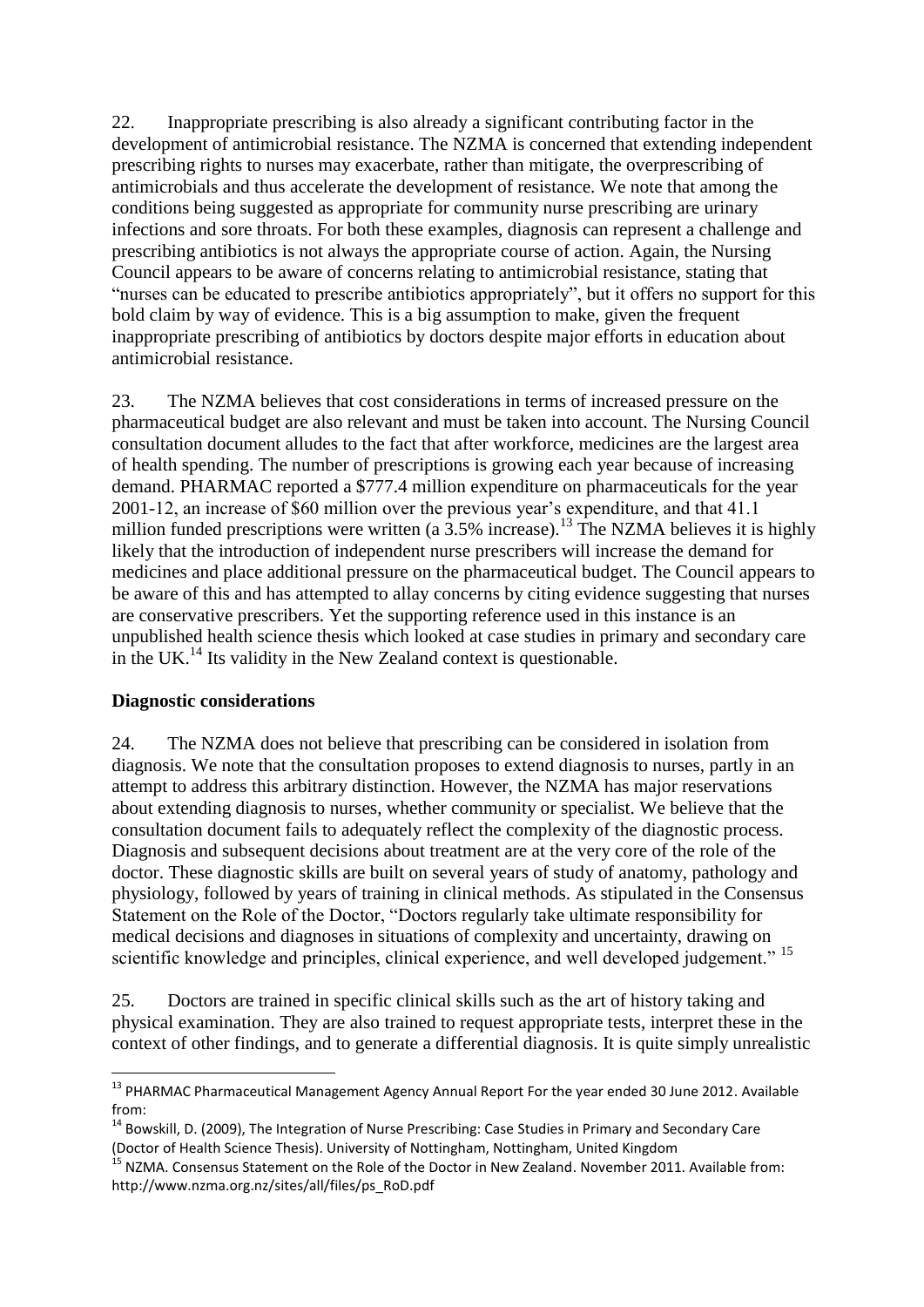to expect that a nurse with a minimum of three years of experience could develop these diagnostic skills in a six day course (in the case of proposed community nurse prescribers) or even in a postgraduate diploma (in the case of proposed specialist nurse prescribers). Interestingly, one of the references cited in the Council's own consultation document that evaluated independent nurse prescribing in the UK found there was potential for improvement in history taking, assessment and diagnosis skills.<sup>16</sup> This is hardly surprising, yet the failure to mention this finding in the consultation document is a matter of some concern.

26. Decisions regarding prescribing are often influenced by laboratory tests. We find it somewhat incongruous that the potential inappropriate ordering of laboratory testing by proposed designated nurse prescribers has not received due attention at the very same time as which measures to restrict the ordering of inappropriate testing by medical practitioners are being explored. The NZMA believes that enabling another category of health practitioners to request laboratory tests would almost certainly drive up the number of laboratory tests that are requested and push up associated costs.

27. The initial management of a patient with suspected hypertension provides a useful example to illustrate the complexity of the diagnostic process. The evaluation of such a patient requires a careful history including inquiry about alcohol, salt, liquorice and caffeine intake, smoking and exercise. Family history of cardiovascular disease is also important. Before initiating possible life long therapy, a comprehensive physical examination is required. Several blood pressure readings at different time points (in both arms) must be taken, the optic fundi must be examined, auscultation of the heart is necessary, and listening to the abdomen for renal bruits should also be undertaken. Urine testing for protein, renal function, and an ECG are also essential tests. Secondary causes of hypertension (and the appropriate laboratory tests to detect these) need to be considered and an absolute risk assessment has to be performed. For some patients, 24 hour ambulatory blood pressure monitoring may be indicated before commencing treatment. Furthermore, the management of patients under forty and over eighty years requires particular skills. The management of hypertension clearly involves much more than simply prescribing a particular medication according to a protocol based on a blood pressure reading.

28. While the proposal posits that community nurses be able to diagnose and treat 'minor' ailments, differentiating minor from potentially serious ailments can be difficult. By way of an example, the list of minor ailments includes 'sore throats' – yet this could encompass a simple viral upper respiratory tract infection, tonsillitis or strep throat (with implications for the prophylaxis of rheumatic fever). Managing sore throat is as much a diagnostic skill as a prescribing skill. This example demonstrates the interlinked nature of decisions relating to diagnosis and prescribing. Furthermore, patients with otherwise 'minor' ailments may have underlying co-existing disease that also requires management. The NZMA believes that concerns relating to diagnosis stemming from the proposals being advanced would be obviated under a delegated model of prescribing in which a medical practitioner diagnoses and makes the initial treatment decision.

**.** 

<sup>&</sup>lt;sup>16</sup> Latter S, Smith A, Blenkinsopp A, et al. Are nurse and pharmacist independent prescribers making clinically appropriate prescribing decisions? An analysis of consultations. Journal of Health Services Research and Policy 2012;17:149-156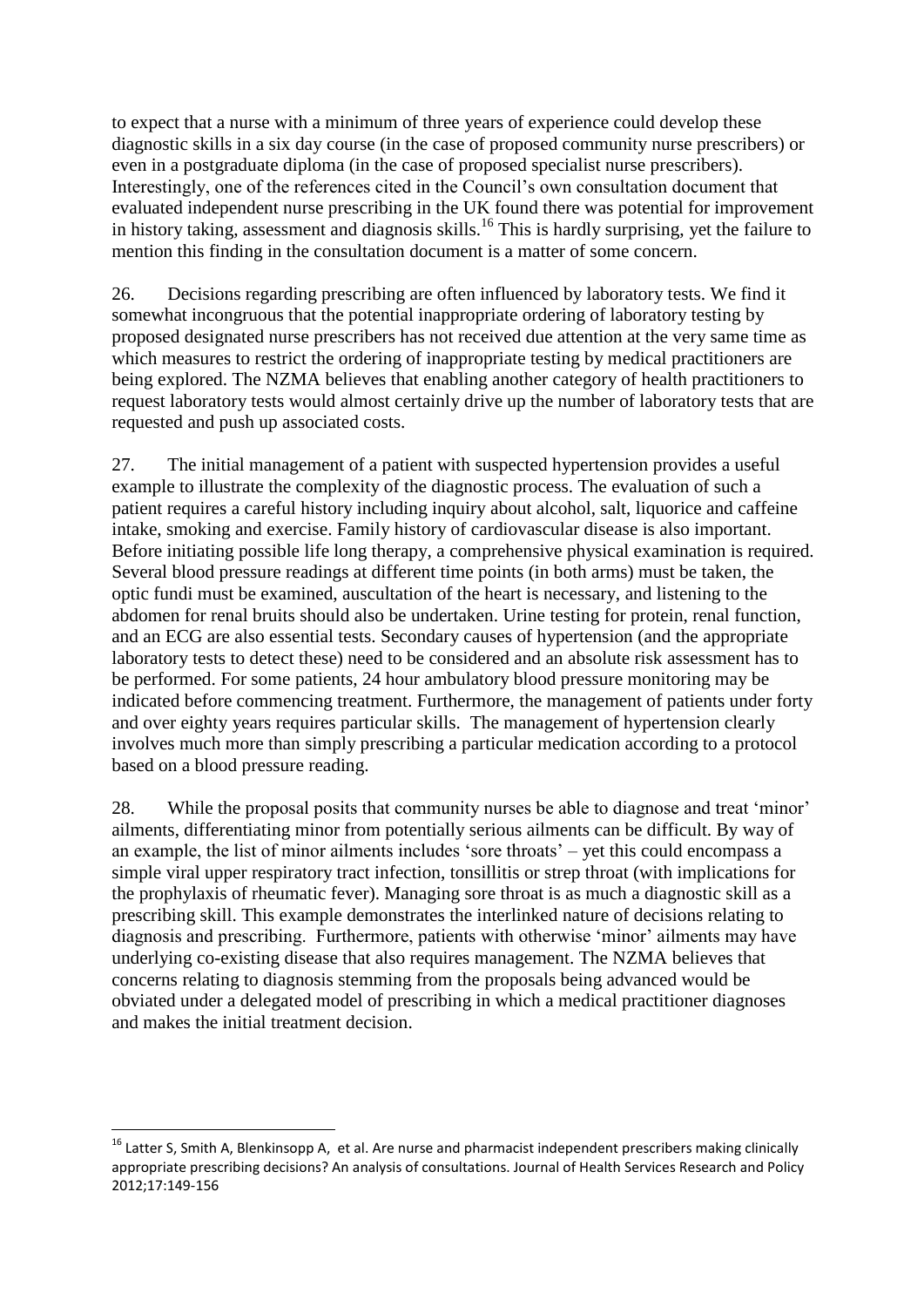#### **Impacts on integrated collaborative healthcare, accountability and employers**

29. The NZMA shares the vision of a multidisciplinary collaborative healthcare system that is truly integrated (vertically and horizontally) and ensures continuity of care. While a delegated model of non-medical prescribing would support this objective, we believe that the designated model of nurse prescribing that is being proposed would undermine efforts to achieve a higher level of integration of our health services. The NZMA is concerned that independent nurse prescribing may well lead to greater fragmentation of care as it facilitates independent practice occurring outside the multidisciplinary team.

30. Many general practitioners have indicated that they already contend with less than ideal communication flows with hospital-based doctors. Medication regimens are often altered in hospital without adequate consideration of the patient's broader circumstances and with minimal consultation with the general practitioner. The addition of independent nurse prescribers in the absence of a shared electronic health record could exacerbate issues relating to communication and collaboration. Although the consultation document refers to designated nurse prescribers working "as part of a collaborative multidisciplinary team" the mechanics of how this collaboration would actually ensue, given their proposed independent designation, is unclear. We believe that a delegated model of nurse prescribing, based on a relationship with a specific doctor, would facilitate collaborative care and mitigate concerns about communication flows.

31. The NZMA is also concerned over issues relating to accountability with the designated prescribing model that is being proposed. For example, in a scenario where there is a serious drug interaction following the addition of a new nurse-prescribed medication to a patient's existing regimen, which prescriber will be held accountable, especially if there is disagreement between the prescribers on the appropriateness on any of the medications? It is also unclear where responsibility lies when an independent nurse prescriber initiates treatment in a patient who then develops complications or adverse events and is then referred to a doctor. A delegated model of prescribing would ensure clarity in such situations, with the doctor, as the authorised prescriber, having ultimate responsibility.

32. We note that the proposals for designated nurse prescribers would place significant responsibilities on the employer(s) of such nurse practitioners. The NZMA is particularly concerned at the implications of these proposals for private practice. Some General Practice owners are likely to face additional medico-legal issues and incur significant additional costs should they underwrite designated nurse prescribers. During a period when it is already difficult to make general practice attractive for new young General Practitioners, the consequences of the proposals on the General Practice workforce must be taken into consideration.

#### **Conclusion and recommendations**

33. In conclusion, the NZMA opposes the proposals by the Nursing Council to extend designated independent prescribing rights to community and specialist nurses. This stems primarily from our concerns that prescribing is inextricably linked to diagnosis. We believe that extending independent prescribing rights to nurses would undermine patient safety, exacerbate fragmentation and undermine the shared goal of a truly collaborative, integrated, multidisciplinary healthcare system. We are not convinced by the arguments advanced to address these concerns and believe the consultation document is light on evidence. Finally, we